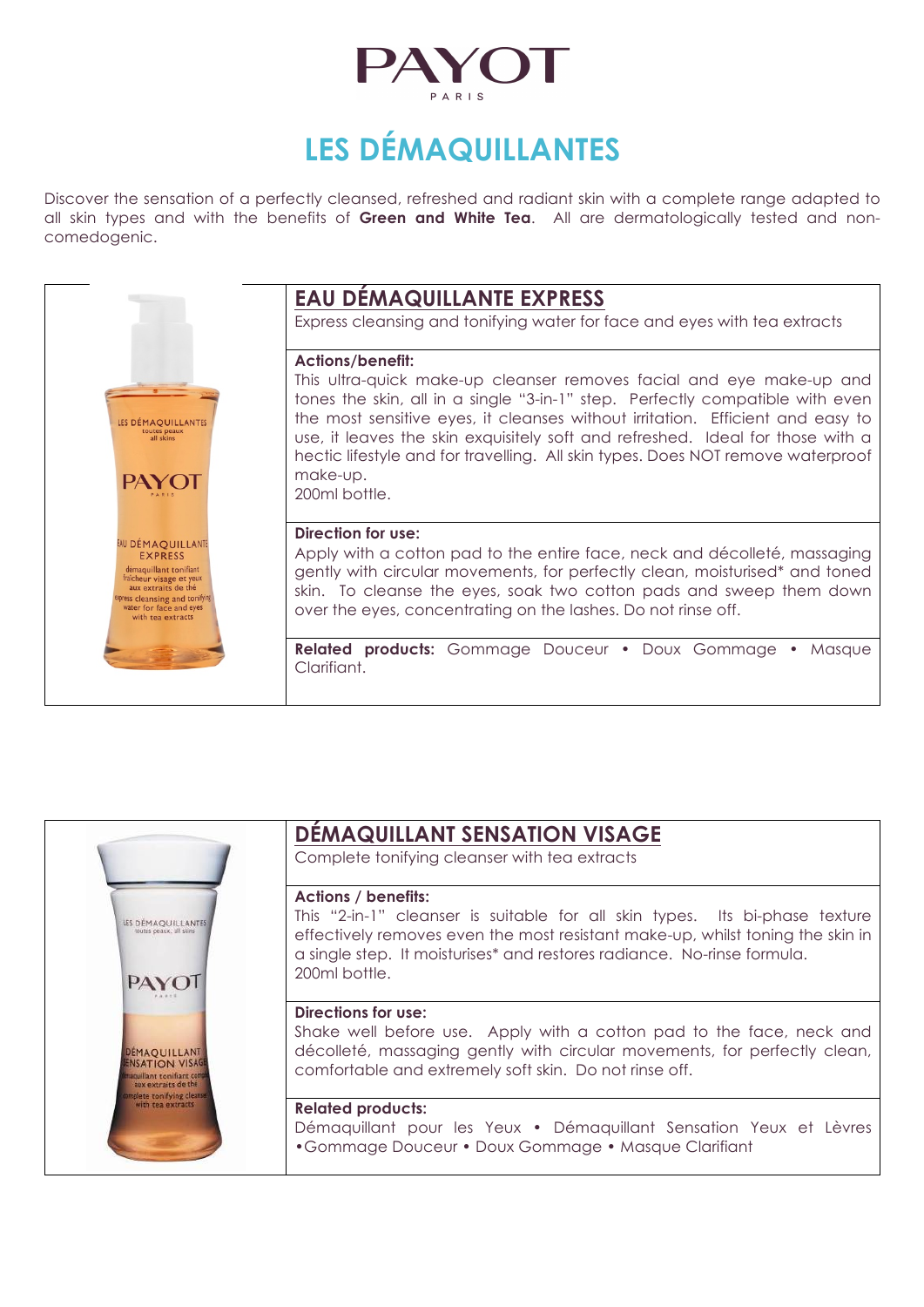

|                                                                                                                                                                                             | <b>DEMAQUILLANT ESSENTIEL</b><br>Hydrating milk with Shea butter                                                                                                                                                                                                                                                     |
|---------------------------------------------------------------------------------------------------------------------------------------------------------------------------------------------|----------------------------------------------------------------------------------------------------------------------------------------------------------------------------------------------------------------------------------------------------------------------------------------------------------------------|
| <b>IFS DEMAQUILLANTES</b><br>toutes peaux, all ski<br>PAYO<br><b><i>DEMAQUILLANT</i></b><br><b>ESSENTIEL</b><br>lait hydratant<br>au beurre de karité<br>hydrating milk<br>with shea butter | <b>Actions / benefits:</b><br>This gentle, moisturising cleanser instantly eliminates impurities and make-up<br>from the skin. It is suitable for all skin types, especially if they are dehydrated.<br>It leaves the skin balanced and supple. Jojoba oil nourishes and vitamin B5<br>regenerates.<br>200ml bottle. |
|                                                                                                                                                                                             | Directions for use:<br>Apply generously, massage with circular movements then remove with<br>cotton wool. Do not rinse with water. Follow with one of the Payot toning<br>lotions to prepare the skin for other products.                                                                                            |
|                                                                                                                                                                                             | <b>Related products:</b><br>Lotion Essentielle • Tonique Purifiant • Lotion Démaquillante Douce •<br>Démaquillant pour les Yeux • Démaquillant Sensation Yeux et Lèvres •<br>Gommage Douceur • Masque Clarifiant.                                                                                                    |

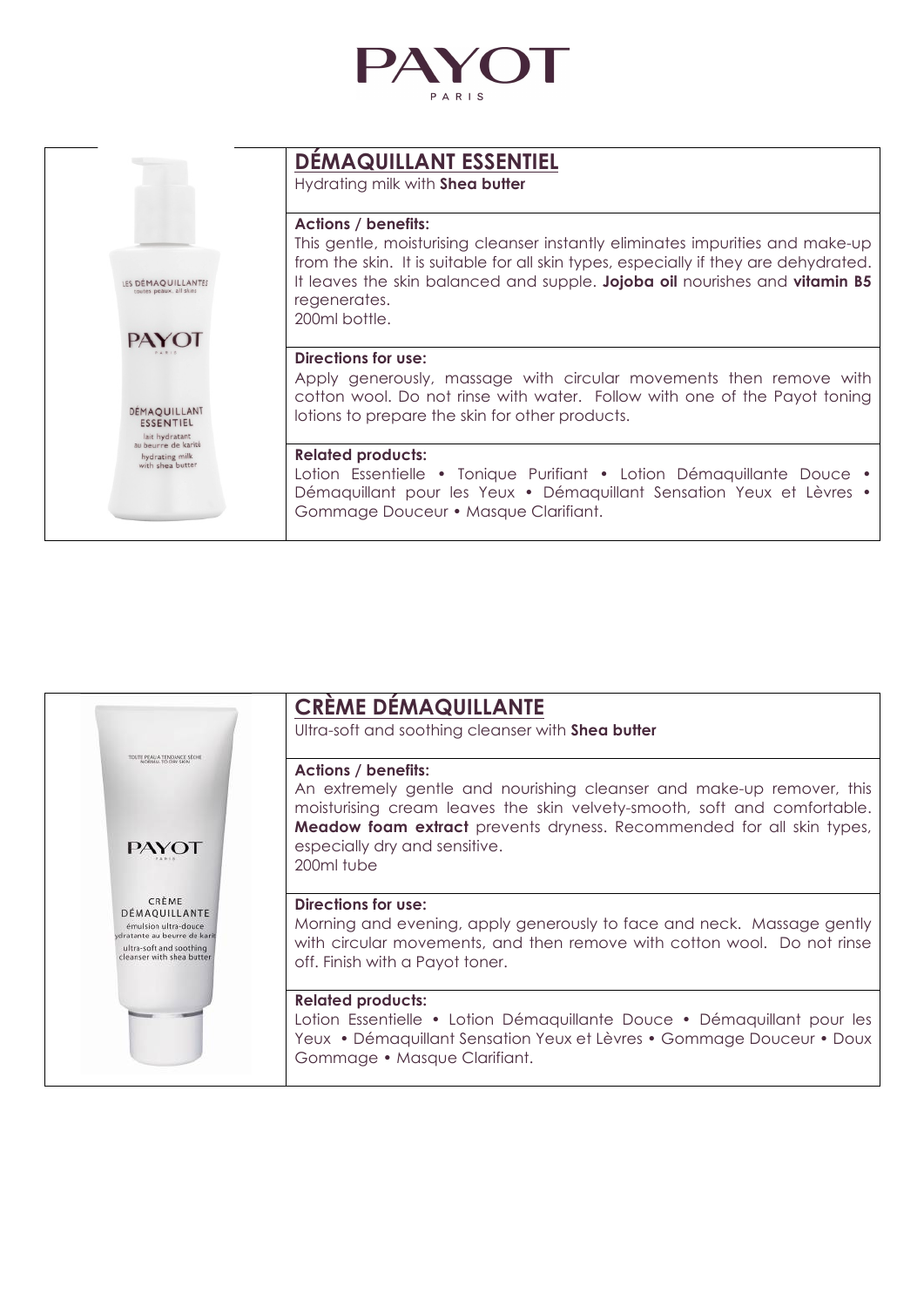



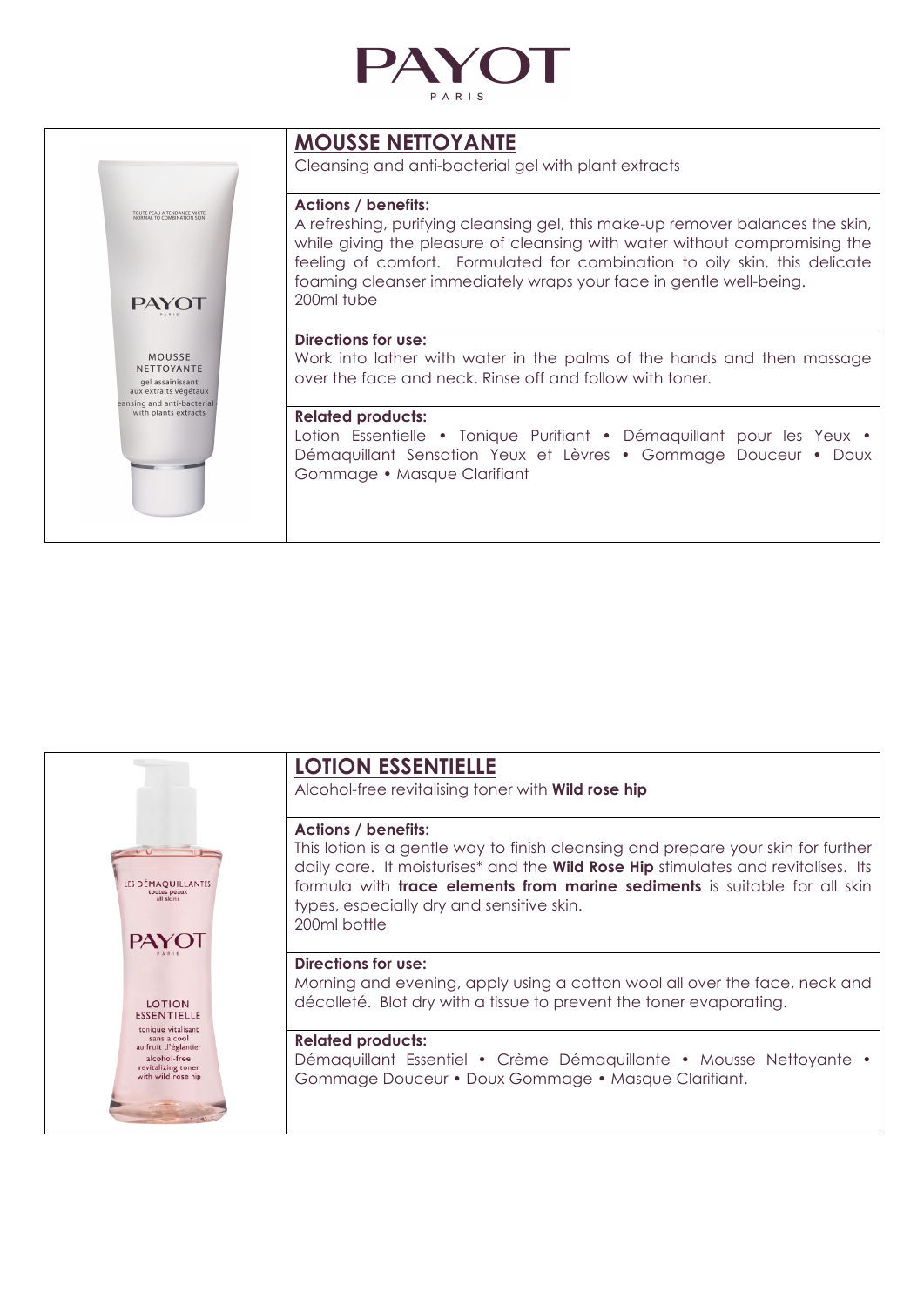



# **DÉMAQUILLANT POUR LES YEUX**

Softening eye make-up remover with **Rose water**

## **Actions / benefits:**

This lotion removes make-up gently from the fragile eye contour and has a decongesting effect. Fragrance-free and opthamologically tested, it calms and soothes with **Camomile extract**. It does not remove waterproof mascara. Ideal for sensitive eyes and contact lens wearers. Oil-free. 125ml bottle

### **Directions for use:**

Soak two pads of cotton wool and sweep down over the eyes, paying attention to the lashes. Do not rinse off.

# **Related products:**

Démaquillant Essentiel • Crème Démaquillante • Mousse Nettoyante • Purement Nettoyant • Lotion Essentielle • Lotion Démaquillante Douce • Tonique Purifiant • Doux Regard • Dermforce Contour des Yeux • Rides Relax Regard • Spécial Rides Contour Yeux et Lèvres • Design Regard • Design Lift Yeux et Lèvres • Masque Patch Design Yeux.